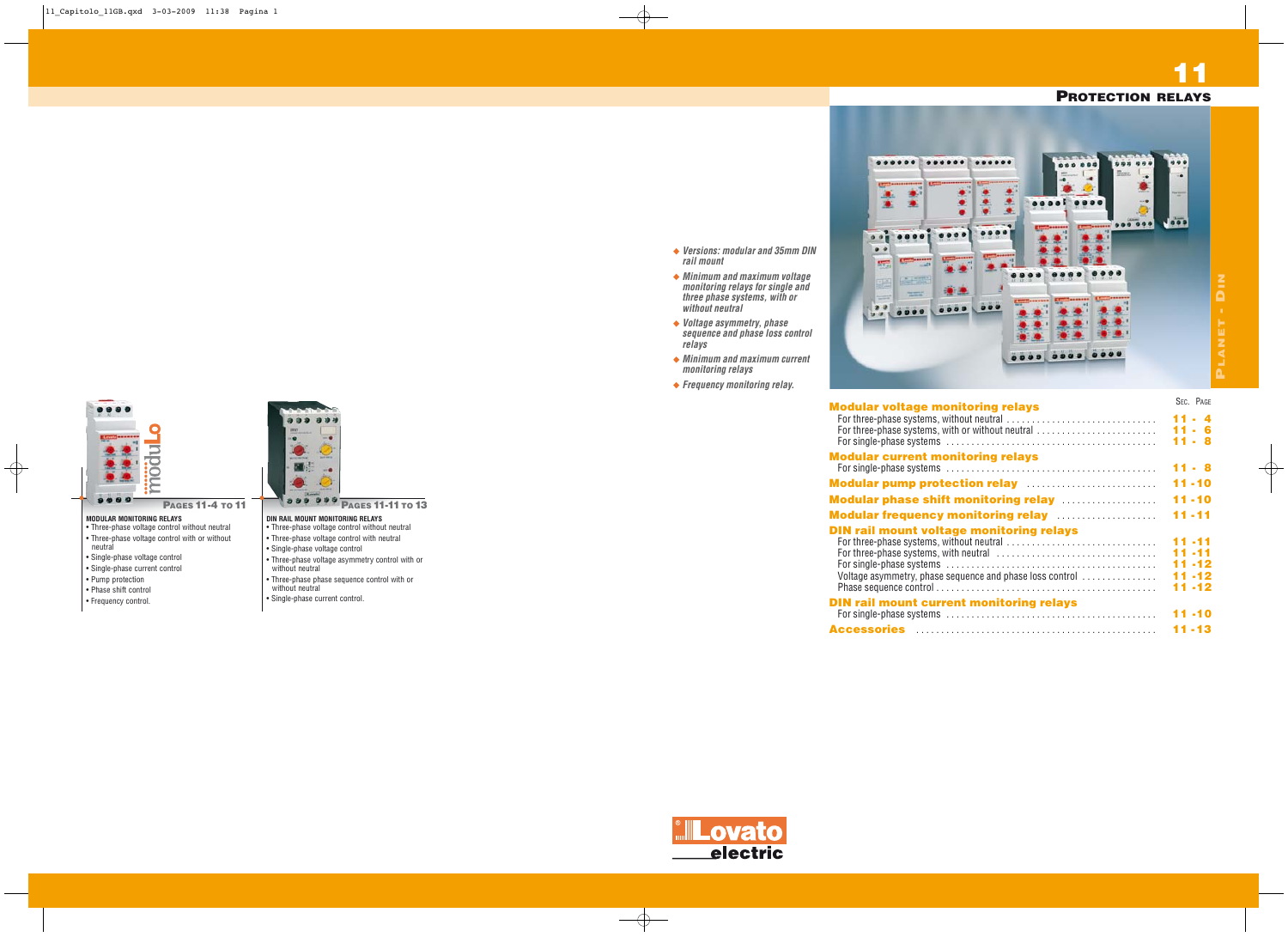

| <b>Voltage monitoring</b><br>relays for three-phase<br>systems without<br>neutral |                          | $\partial$<br>鵛<br>品<br>$\equiv$<br>9.9<br>ن ن |                | 0.0.0          | ن و            |                |                |                |            |
|-----------------------------------------------------------------------------------|--------------------------|------------------------------------------------|----------------|----------------|----------------|----------------|----------------|----------------|------------|
|                                                                                   |                          | <b>PMV10</b>                                   | <b>PMV20</b>   | <b>PMV30</b>   | <b>PMV40</b>   | <b>PMV50</b>   | <b>PMV60</b>   | <b>PMV70</b>   | DRV3       |
|                                                                                   | <b>Modular version</b>   | $\bullet$ (1U)                                 | $\bullet$ (2U) | $\bullet$ (2U) | $\bullet$ (2U) | $\bullet$ (2U) | $\bullet$ (2U) | $\bullet$ (2U) |            |
|                                                                                   | Industrial version       |                                                |                |                |                |                |                |                | $\bullet$  |
|                                                                                   | Minimum AC voltage       |                                                |                | $\bullet$      |                | $\bullet$      | $\bullet$      | $\bullet$      | $\bullet$  |
|                                                                                   | Maximum AC voltage       |                                                |                |                |                | $\bullet$      |                | $\bullet$      | $\bullet$  |
|                                                                                   | Phase loss               | $\bullet$                                      | $\bullet$      | $\bullet$      | $\bullet$      | $\bullet$      | $\bullet$      | $\bullet$      |            |
|                                                                                   | Incorrect phase sequence | $\bullet$                                      | $\bullet$      | $\bullet$      | $\bullet$      | $\bullet$      | $\bullet$      | $\bullet$      |            |
|                                                                                   | Asymmetry                |                                                |                |                | $\bullet$      |                | $\bullet$      | $\bullet$      |            |
|                                                                                   | Page                     |                                                | $11 - 4$       |                |                |                | $11-5$         | $11 - 6$       | $11 - 11$  |
| relays for three-phase<br>systems with or<br>without neutral                      |                          |                                                | 0.9.9.0        |                | 0.9.9.9        |                |                |                |            |
|                                                                                   |                          | <b>PMV50 N</b>                                 | <b>PMV70 N</b> |                | <b>PMV80 N</b> | DRV3N          | <b>DRA</b>     |                | <b>ASF</b> |
|                                                                                   | Modular version          | $\bullet$ (2U)                                 |                | $\bullet$ (2U) | $\bullet$ (2U) | $\bullet$      |                |                |            |
|                                                                                   | Industrial version       |                                                |                |                |                | $\bullet$      | $\bullet$      |                | $\bullet$  |
|                                                                                   | Minimum AC voltage       | $\bullet$                                      | $\bullet$      |                | $\bullet$      | $\bullet$      |                |                |            |
|                                                                                   | Maximum AC voltage       | $\bullet$                                      | $\bullet$      |                | $\bullet$      | $\bullet$      |                |                |            |
|                                                                                   | Phase loss               | $\bullet$                                      | $\bullet$      |                | $\bullet$      |                | $\bullet$      |                |            |
|                                                                                   | Neutral loss             | $\bullet$                                      | $\bullet$      |                | $\bullet$      |                |                |                |            |
|                                                                                   | Incorrect phase sequence | $\bullet$                                      | $\bullet$      |                | $\bullet$      |                | $\bullet$      |                | $\bullet$  |
|                                                                                   | Asymmetry                |                                                | $\bullet$      |                |                |                | $\bullet$      |                |            |
|                                                                                   | Minimum frequency        |                                                |                |                | $\bullet$      |                |                |                |            |

Maximum frequency ●

## **Voltage monitoring relays for single-phase systems**

Page 11-6 11-7 11-11 11-12



|                    | <b>PMV55</b>   | DRV1      |
|--------------------|----------------|-----------|
| Modular version    | $\bullet$ (2U) |           |
| Industrial version |                |           |
| Minimum AC voltage |                |           |
| Maximum AC voltage |                |           |
| Page               | $11 - 8$       | $11 - 12$ |
|                    |                |           |

**11**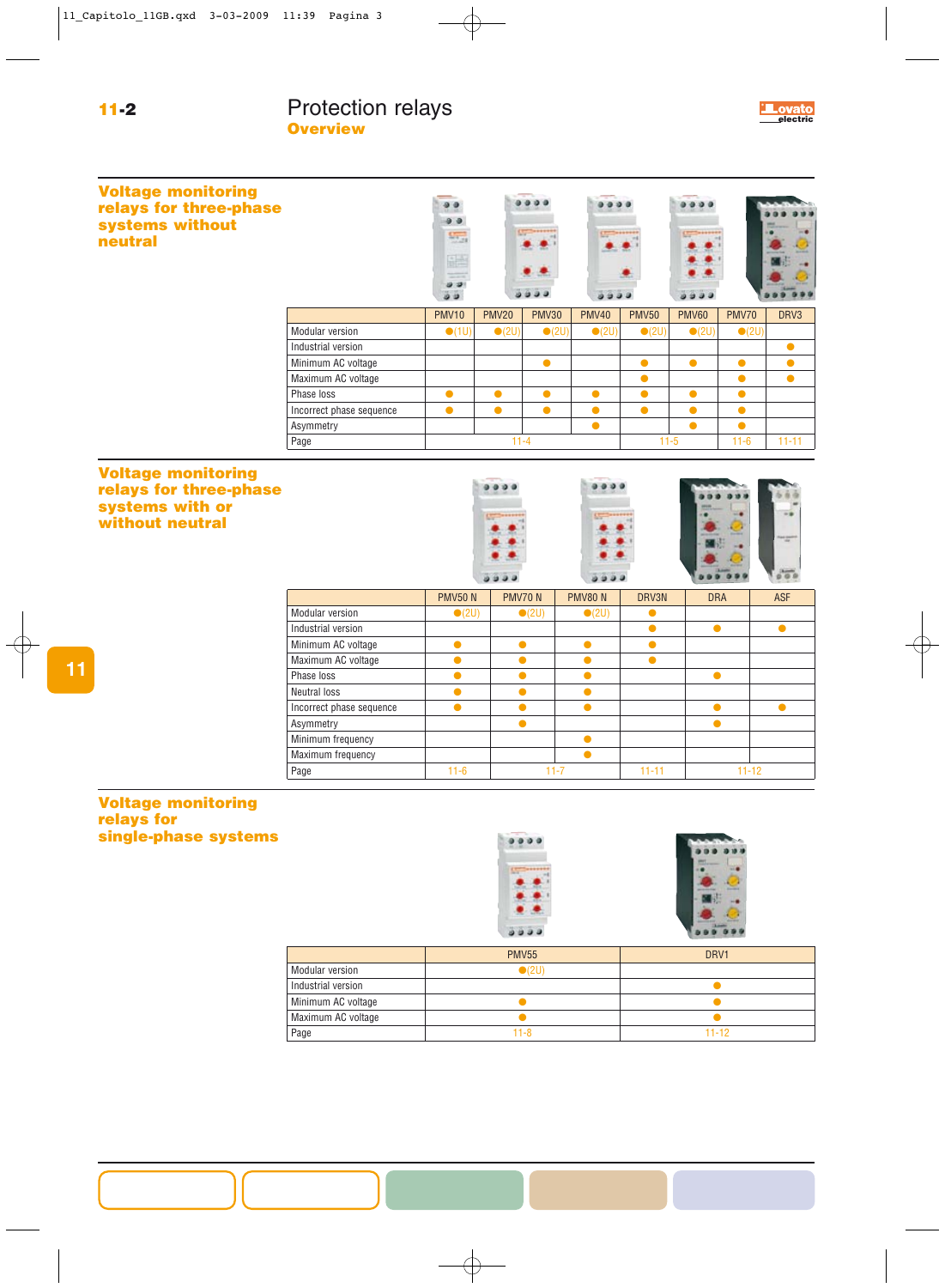#### Protection relays **Overview 11-3 electric**

# **Current monitoring relays**





|                                      |                |                | .              |                  |
|--------------------------------------|----------------|----------------|----------------|------------------|
|                                      | <b>PMA20</b>   | <b>PMA30</b>   | <b>PMA40</b>   | DLA <sub>1</sub> |
| Modular version                      | $\bullet$ (2U) | $\bullet$ (2U) | $\bullet$ (3U) |                  |
| Industrial version                   |                |                |                |                  |
| Maximum AC/DC current                |                |                |                |                  |
| Minimum or maximum AC/DC<br>current  |                |                |                |                  |
| Minimum and maximum AC/DC<br>current |                |                |                |                  |
| Page                                 | $11 - 8$       |                | 11-9           | $11 - 13$        |

# **Pump protection relay**



|                                                  | <b>PMA50</b>   |
|--------------------------------------------------|----------------|
| Modular version                                  | $\bullet$ (3U) |
| Minimum $cos\varphi$ - dry running<br>protection |                |
| Maximum AC current                               |                |
| Phase loss                                       |                |
| Incorrect phase sequence                         |                |
| Page                                             | $11 - 10$      |

## **Phase shift monitoring relays**



|                        | <b>PMA60</b>   |
|------------------------|----------------|
| <b>Modular version</b> | $\bullet$ (3U) |
| Minimum coso           |                |
| Maximum coso           |                |
| Page                   | $11 - 10$      |

## **Frequency monitoring relay**



|                   | <b>PMF20</b>   |
|-------------------|----------------|
| Modular version   | $\bullet$ (2U) |
| Minimum frequency |                |
| Maximum frequency |                |
| Page              | $11 - 11$      |
|                   |                |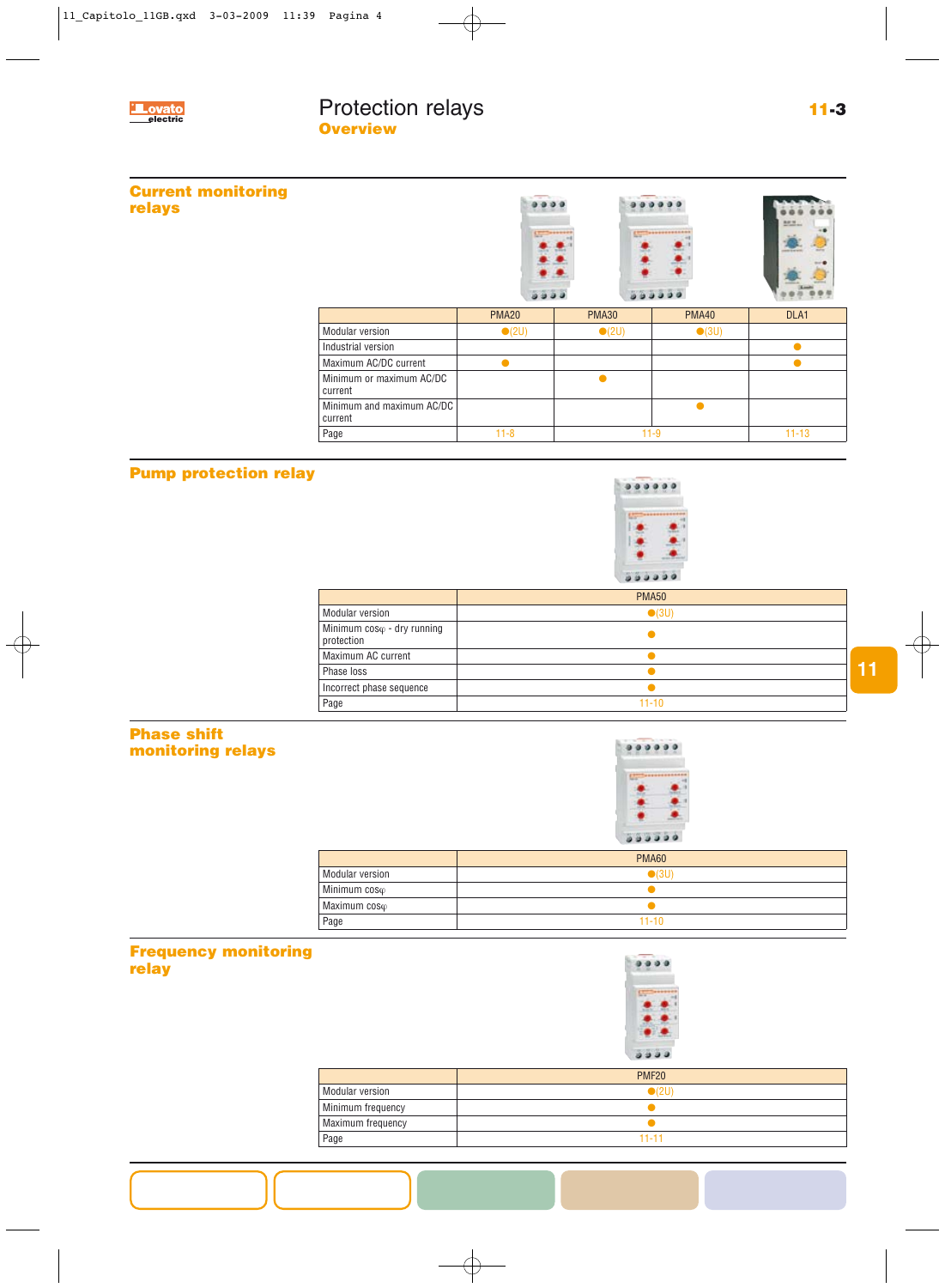# Protection relays **Modular voltage monitoring relays**





**11-4**



**PMV10 A440**

 $9999$ 

 $9999$ 

#### Order code Rated voltage Qty Wt to be controlled Ue  $\left[\begin{array}{cc} \overline{p} & \overline{p} \\ \overline{p} & \overline{p} \\ \overline{p} & \overline{p} \end{array}\right]$ (phase to phase) [V] 50/60Hz  $n^{\circ}$  [kg] Three-phase system, without neutral. Phase loss and incorrect phase sequence. Instantaneous tripping. **PMV10 A440** 208-480VAC 1 0.050 **PMV20 A240** 100-240VAC 1 0.120 **PMV20 A575** 208-575VAC 1 0.120

**PMV20 A600** 380-600VAC 1 0.120

Order code Rated voltage and Qty Wt to be controlled Ue  $\log$ (phase to phase)  $\log$  $[V]$  50/60Hz  $n^{\circ}$   $[kg]$ 

**PMV30 A240** 208-240VAC 1 0.130 **PMV30 A575** 380-575VAC 1 0.130 **PMV30 A600** 600VAC 1 0.130

Three-phase system, without neutral. Minimum AC voltage. Delayed tripping. Phase loss and incorrect phase sequence.

Instantaneous tripping.

#### **General characteristics**

- Voltage monitoring relay for phase loss and incorrect phase sequence; powered by the monitored voltage Detection of phase loss if one of the voltages is  $<70\%$ rated value
- Tripping time for phase loss: 60ms
- 1 relay output with 1 changeover contact
- Modular DIN 43880 housing:
	- 1 module for PMV10
- 2 modules for PMV20
- Degree of protection: IP40 on front (only when mounted in housing or electric board with IP40); IP20 on terminals.

#### **Certifications and compliance**

Certifications obtained: cULus, GOST. Compliant with standards: IEC/EN 60255-6, IEC/EN 61000-6-2, IEC/EN 61000-6-3.

**Operational diagram** See page W-19.

#### **General characteristics**

- Voltage monitoring relay for phase loss, incorrect phase sequence and minimum voltage control; powered by the monitored voltage
- Programmable rated voltages:
- PMV30 A240: 208-220-230-240VAC • PMV30 A575: 380-400-415-440-460-480-525-575VAC
- Excellent tripping accuracy – TRMS measurements (True Root Mean Square value)
- 
- Control of phase-to-phase voltages – Detection of phase loss if one of the voltages is <70% rated value
- Tripping time for phase loss: 60ms
- 1 relay output with 1 changeover contact
- Modular DIN 43880 housing, 2 modules
- Degree of protection: IP40 on front (only when mounted in housing or electric board with IP40); IP20 on terminals.

ADJUSTMENTS:<br>"V min" Minimum voltage tripping threshold 80-95% Ue

"Delay" Tripping time 0.1-20s Resetting time 0.1-20s.

#### **Certifications and compliance**

Certifications obtained: cULus, GOST. Compliant with standards: IEC/EN 60255-6, IEC/EN 61000-6-2, IEC/EN 61000-6-3.

**Operational diagram**

See page W-19.

#### **General characteristics**

- Voltage monitoring relay for phase loss, incorrect phase sequence and asymmetry control; powered by the monitored voltage
- Excellent tripping accuracy
- TRMS measurements (True Root Mean Square value)
- Control of phase-to-phase voltages<br>– Detection of phase loss if one of the
- Detection of phase loss if one of the voltages is <70% rated value
- Tripping time for phase loss: 60ms
- 1 relay output with 1 changeover contact
- Modular DIN 43880 housing, 2 modules
- Degree of protection: IP40 on front (only when mounted in housing or electric board with IP40); IP20 on terminals.

#### ADJUSTMENTS:

| "Asymmetry"   | High voltage asymmetry tripping |
|---------------|---------------------------------|
|               | threshold 5-15% Ue              |
| "Delay"       | Tripping time 0.1-20s           |
| "Reset delay" | Resetting time 0.1-20s.         |

#### **Certifications and compliance**

Certifications obtained: cULus, GOST. Compliant with standards: IEC/EN 60255-6, IEC/EN 61000-6-2, IEC/EN 61000-6-3.

**Operational diagram**

See page W-19.

modulo  $0000$ **PMV20...**



# modulo



| Order code | Rated voltage<br>to be controlled Ue<br>(phase to phase) | Qtv<br>per<br>pkg | Wt   |
|------------|----------------------------------------------------------|-------------------|------|
|            | [V] 50/60Hz                                              | n°                | [ka' |

| [V] 50/60Hz                                                | $n^{\circ}$ | [kg] |
|------------------------------------------------------------|-------------|------|
| Three-phase system, without neutral.                       |             |      |
| Asymmetry. Delayed tripping Phase loss and incorrect phase |             |      |
| sequence control. Instantaneous tripping.                  |             |      |

| <b>PMV40 A600</b> | 600VAC     | 0.130 |
|-------------------|------------|-------|
| <b>PMV40 A575</b> | 380-575VAC | 0.130 |
| <b>PMV40 A240</b> | 208-240VAC | 0.130 |

# modulo

#### **PMV40...**

#### **Dimensions page D-46**

#### **Wiring diagrams page W-19**

**Technical characteristics page TC-38**

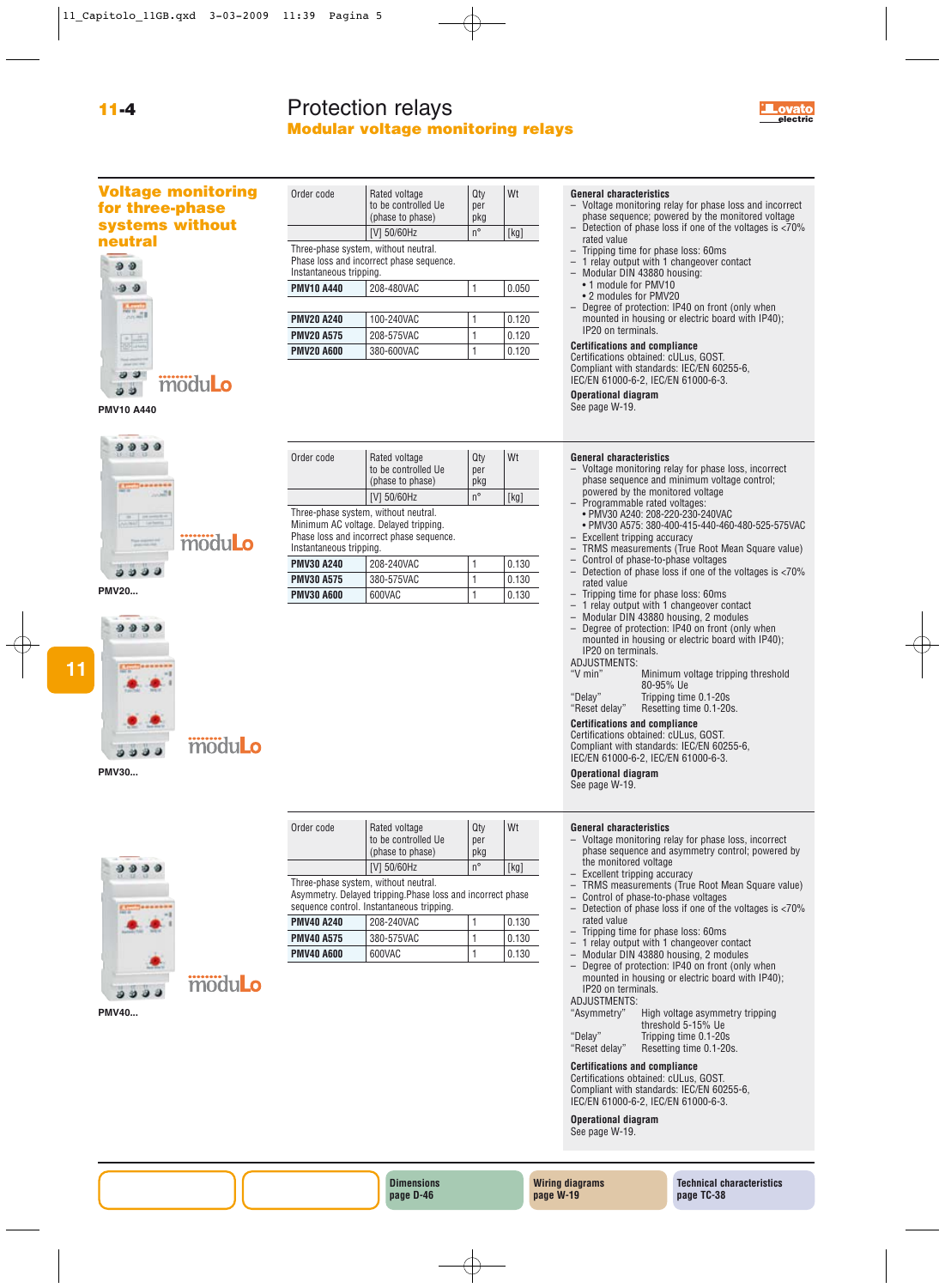

# Protection relays **11-5 electric Modular voltage monitoring relays**



**11**



| . . | . |  |  |
|-----|---|--|--|

| ۰.<br>×<br>۰,<br>× |
|--------------------|
|--------------------|

| Order code                         | Rated voltage<br>to be controlled Ue<br>(phase to phase) | Qty<br>per<br>pkg | Wt   |
|------------------------------------|----------------------------------------------------------|-------------------|------|
|                                    | [V] 50/60Hz                                              | n°                | [kg] |
| Throe phase evetem without noutral |                                                          |                   |      |

Three-phase system, without neutral. Minimum and maximum AC voltage. Delayed tripping. Phase loss and incorrect phase sequence.

| Instantaneous tripping. |            |  |       |
|-------------------------|------------|--|-------|
| <b>PMV50 A240</b>       | 208-240VAC |  | 0.130 |
| <b>PMV50 A575</b>       | 380-575VAC |  | 0.130 |
| <b>PMV50 A600</b>       | 600VAC     |  | 0.130 |

Order code Rated voltage Qty Wt

Minimum AC voltage and asymmetry. Delayed tripping.

**PMV60 A240** 208-240VAC 1 0.130 **PMV60 A575** 380-575VAC 1 0.130 **PMV60 A600** 600VAC 1 0,130

Three-phase system, without neutral.

Instantaneous tripping.

Phase loss and incorrect phase sequence.

to be controlled Ue  $\left[\begin{array}{cc} \text{per} \\ \text{phase to phase} \end{array}\right]$ (phase to phase)

[V] 50/60Hz  $\left| n^{\circ} \right|$  [kg]

# modulo

| <b>General characteristics</b> |  |
|--------------------------------|--|
| Valtage menitoring re          |  |

- Voltage monitoring relay for phase loss, incorrect phase sequence, minimum and maximum voltage control; powered by the monitored voltage
- 4 programmable rated voltages for PMV50 A240: 208-220-230-240VAC
- 8 programmable rated voltages for PMV50 A575: 380-400-415-440-460-480-525-575VAC
- $-$  Excellent tripping accuracy<br> $-$  TRMS measurements (True
- $-$  TRMS measurements (True Root Mean Square value)<br> $-$  Control of phase-to-phase voltages
- Control of phase-to-phase voltages<br>– Detection of phase loss if one of the
- Detection of phase loss if one of the voltages is <70% rated value
- Tripping time for phase loss: 60ms – 1 relay output with 1 changeover contact
- Modular DIN 43880 housing, 2 modules
- Degree of protection: IP40 on front (only when mounted in housing or electric board with IP40);

| IP20 on terminals. |  |
|--------------------|--|
| ADJUSTMENTS:       |  |

| ADUUU IIVILIVIU. |                                        |
|------------------|----------------------------------------|
| "V max"          | Maximum voltage tripping               |
|                  | threshold 105-115% Ue                  |
| "V min"          | Mimumum voltage tripping               |
|                  | threshold 80-95% Ue                    |
|                  | "Delay" for each Tripping time 0.1-20s |
| "Reset delay"    | Resetting time 0.1-20s.                |
|                  |                                        |

#### **Certifications and compliance**

Certifications obtained: cULus, GOST. Compliant with standards: IEC/EN 60255-6, IEC/EN 61000-6-2, IEC/EN 61000-6-3.

#### **Operational diagram**

See page W-19.

#### **General characteristics**

- Voltage monitoring relay for phase loss, incorrect phase sequence, minimum voltage and asymmetry control; powered by the monitored voltage
- 4 programmable rated voltages for PMV60 A240: 208-220-230-240VAC
- 8 programmable rated voltages for PMV60 A575: 380-400-415-440-460-480-525-575VAC
- Excellent tripping accuracy
- TRMS measurements (True Root Mean Square value)
- Control of phase-to-phase voltages<br>– Detection of phase loss if one of the
- Detection of phase loss if one of the voltages is  $<70\%$ rated value
- Tripping time for phase loss: 60ms
- 1 relay output with 1 changeover contact
- Modular DIN 43880 housing, 2 modules – Degree of protection: IP40 on front (only when
- mounted in housing or electric board with IP40); IP20 on terminals.

#### ADJUSTMENTS:

| Mimumum voltage tripping    |
|-----------------------------|
| threshold 80-95% Ue         |
| High voltage asymmetry      |
| tripping threshold 5-15% Ue |
| Tripping time 0.1-20s       |
| Resetting time 0.1-20s.     |
|                             |

#### **Certifications and compliance**

Certifications obtained: cULus, GOST. Compliant with standards: IEC/EN 60255-6, IEC/EN 61000-6-2, IEC/EN 61000-6-3.

**Operational diagram** See page W-19.



# modulo

**PMV60...**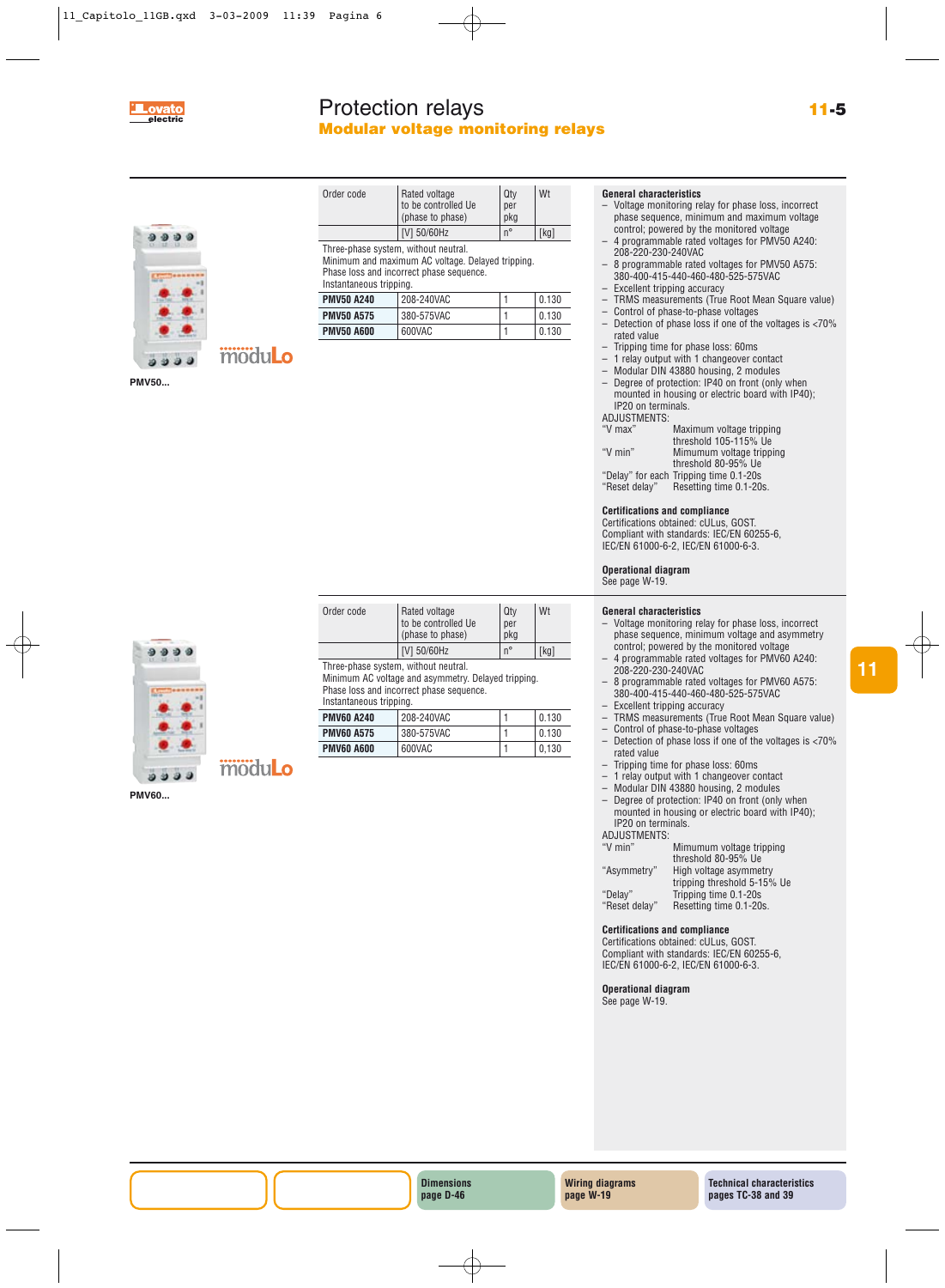$\mathbf{a}$ 

# **11-6** Protection relays **Execute 2 electric Modular voltage monitoring relays**



| Order code | Rated voltage<br>to be controlled Ue<br>(phase to phase) | Qtv<br>per<br>pkg | Wt   |
|------------|----------------------------------------------------------|-------------------|------|
|            | [V] 50/60Hz                                              | $n^{\circ}$       | [kg] |

#### Three-phase system, without neutral.

Minimum and maximum AC voltage and asymmetry. Delayed tripping.

| Phase loss, incorrect phase sequence. Instantaneous tripping. |            |  |       |
|---------------------------------------------------------------|------------|--|-------|
| <b>PMV70 A240</b>                                             | 208-240VAC |  | 0.130 |
| <b>PMV70 A575</b>                                             | 380-575VAC |  | 0.130 |
| <b>PMV70 A600</b>                                             | 600VAC     |  | 0.130 |

 $-49$ **PMV70...**

# moduLo

**General characteristics**

- Voltage monitoring relay for phase loss, incorrect phase sequence, minimum and maximum voltage and asymmetry control; powered by the monitored voltage – 4 programmable rated voltages for PMV70 A240:
- 208-220-230-240VAC
- 8 programmable rated voltages for PMV70 A575: 380-400-415-440-460-480-525-575VAC
- Excellent tripping accuracy
- $-$  TRMS measurements (True Root Mean Square value)<br> $-$  Control of phase-to-phase voltages
- Control of phase-to-phase voltages
- Detection of phase loss if one of the voltages is <70% rated value
- Tripping time for phase loss: 60ms
- 1 relay output with 1 changeover contact
- Modular DIN 43880 housing, 2 modules
- Degree of protection: IP40 on front (only when mounted in housing or electric board with IP40); IP20 on terminals.

#### ADJUSTMENTS:

| "V max"     | Maximum voltage tripping threshold     |
|-------------|----------------------------------------|
|             | 105-115% Ue                            |
| "V min"     | Minimum voltage tripping threshold     |
|             | 80-95% Ue                              |
|             | "Delay" for each Tripping time 0.1-20s |
| "Asymmetry" | High voltage asymmetry tripping        |
|             | threshold 5-15% Ue.                    |

#### **Certifications and compliance**

Certifications obtained: cULus, GOST. Compliant with standards: IEC/EN 60255-6, IEC/EN 61000-6-2, IEC/EN 61000-6-3.

**Operational diagram**

See page W-19.

#### **General characteristics**

- Voltage monitoring relay for minimum and maximum voltage, phase and neutral loss and incorrect phase sequence control of three-phase systems; powered by the monitored voltage
- 4 programmable rated voltages:
- PMV50N A240: 208-220-230-240VAC (phase-phase); 120-127-132-138VAC (phase-neutral)
- PMV50N A440: 380-400-415-440VAC (phase-phase); 220-230-240-254VAC (phase-neutral)
- PMV50N A600: 480-525-575-600VAC (phase-phase); 277-303-332-347VAC (phase-neutral)
- Excellent tripping accuracy
- TRMS measurements (True Root mean square value) – Detection of phase loss if one of the voltages is <70%
- rated value
- Tripping time for phase or neutral loss: 60ms
- 1 relay output with 1 changeover contact
- 
- Modular DIN 43880 housing, 2 modules – Degree of protection: IP40 on front (only when
- mounted in housing or electric board with IP40); IP20 on terminals. ADJUSTMENTS:

| "V max" | Maximum voltage tripping threshold |
|---------|------------------------------------|
|         | 105-115% Ue                        |
| "V min" | Minimum voltage tripping threshold |
|         | 80-95% Ue                          |
| "Delay" | Tripping time 0.1-20s              |

| "Delay"       | Tripping time 0.1-20s   |
|---------------|-------------------------|
| "Reset delay" | Resetting time 0.1-20s. |

#### **Certifications and compliance**

Certifications pending: cULus. Compliant with standards: IEC/EN 60255-6, IEC/EN 61000-6-2, IEC/EN 61000-6-3.

#### **Voltage monitoring for three-phase systems with or without neutral 11**



to be controlled Ue  $\left[\begin{array}{cc} \text{per} \\ \text{p} \text{er} \end{array}\right]$ (phase to phase)  $[V]$  50/60Hz  $n^{\circ}$  [kg] Three-phase system, with or without neutral. Minimum and maximum AC voltage. Delayed tripping.

Order code Rated voltage  $\vert$  Qty  $\vert$  Wt

Phase loss, neutral loss and incorrect phase sequence. Instantaneous tripping.

| <b>PMV50N A240</b>                                           | 208-240VAC |  | $\bullet$ |
|--------------------------------------------------------------|------------|--|-----------|
| <b>PMV50N A440</b>                                           | 380-440VAC |  | $\bf{0}$  |
| PMV50N A600                                                  | 480-600VAC |  | $\bf{0}$  |
| <b>O</b> Contact our Customer Service (Tel. +39 035 4282422; |            |  |           |

email: service@LovatoElectric.com)

#### **Dimensions page D-46**

**PMV50N...**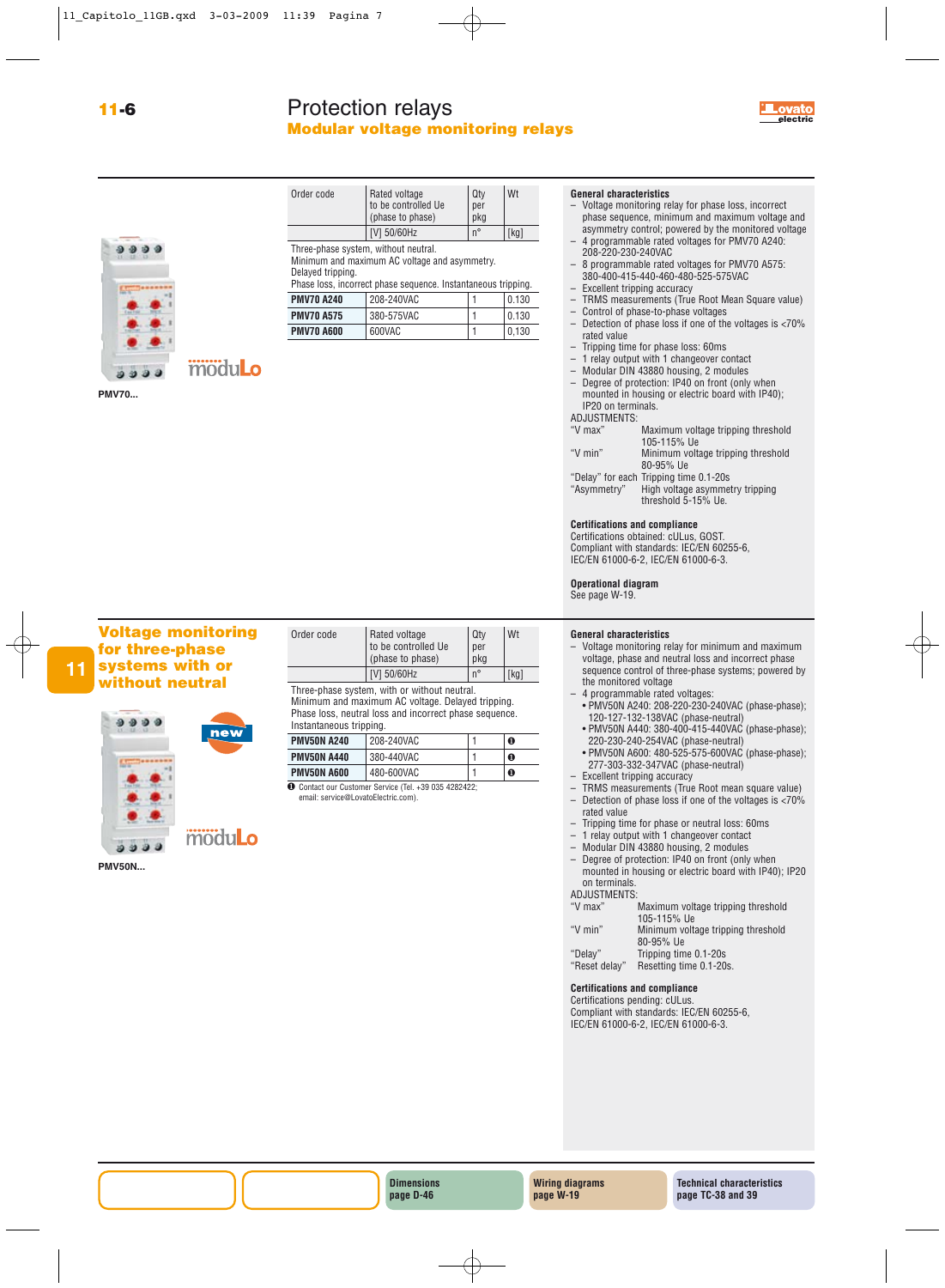

# Protection relays **Modular voltage monitoring relays**

to be controlled Ue per<br>
(phase to phase) pkg (phase to phase)

 $[V]$  50/60Hz  $n^{\circ}$  [kg]



| $max_{11}$ |  |
|------------|--|

|  | м |         |  |
|--|---|---------|--|
|  |   | ۰.<br>× |  |

| moduLo |
|--------|

| Phase loss, neutral<br>Instantaneous tripp |  |
|--------------------------------------------|--|
| <b>PMV70N A240</b>                         |  |
| <b>PMV70N A440</b>                         |  |

| moduLo |  |
|--------|--|

| Instantaneous tripping. |                                                        |  |
|-------------------------|--------------------------------------------------------|--|
|                         | Phase loss, neutral loss and incorrect phase sequence. |  |
| Delayed tripping.       |                                                        |  |

Three-phase system, with or without neutral. Minimum and maximum AC voltage and asymmetry.

| <b>PMV70N A240</b> | 208-240VAC | 0 |
|--------------------|------------|---|
| <b>PMV70N A440</b> | 380-440VAC | 0 |
| PMV70N A600        | 180-600VAC | 0 |
|                    |            |   |

Order code Rated voltage Qty Wt

❶ Contact our Customer Service (Tel. +39 035 4282422; email: service@LovatoElectric.com).

#### **General characteristics**

- Voltage monitoring relay for minimum and maximum voltage, asymmetry, phase and neutral loss and incorrect phase sequence control of three-phase systems; powered by the monitored voltage
- 4 programmable rated voltages: • PMV70N A240: 208-220-230-240VAC (phase-phase);
	- 120-127-132-138VAC (phase-neutral)
- PMV70N A440: 380-400-415-440VAC (phase-phase); 220-230-240-254VAC (phase-neutral)
- PMV70N A600: 480-525-575-600VAC (phase-phase); 277-303-332-347VAC (phase-neutral)
- Excellent tripping accuracy
- TRMS measurements (True Root mean square value) – Detection of phase loss if one of the voltages is <70% rated value
- Tripping time for phase or neutral loss: 60ms
- 1 relay output with 1 changeover contact
- Modular DIN 43880 housing, 2 modules
- Degree of protection: IP40 on front (only when mounted in housing or electric board with IP40); IP20 on terminals.

"V max" Maximum voltage tripping threshold

## ADJUSTMENTS:

| V III A     | <b>Maximum voltage tripping threshold</b> |
|-------------|-------------------------------------------|
|             | 105-115% Ue                               |
| "V min"     | Minimum voltage tripping threshold        |
|             | 80-95% Lle                                |
| "Asymmetry" | High voltage asymmetry tripping           |
|             | threshold 5-15% Ue                        |
| "Delay"     | Tripping time 0.1-20s.                    |
|             |                                           |

#### **Certifications and compliance**

Certifications pending: cULus. Compliant with standards: IEC/EN 60255-6, IEC/EN 61000-6-2, IEC/EN 61000-6-3.

#### **General characteristics**

- Voltage monitoring relay for minimum and maximum voltage and frequency, phase and neutral loss and incorrect phase sequence control of three-phase systems; powered by the monitored voltage
- 4 programmable rated voltages:
	- PMV80N A240: 208-220-230-240VAC (phase-phase); 120-127-132-138VAC (phase-neutral)
- PMV80N A440: 380-400-415-440VAC (phase-phase); 220-230-240-254VAC (phase-neutral)
- PMV80N A600: 480-525-575-600VAC (phase-phase); 277-303-332-347VAC (phase-neutral)
- Excellent tripping accuracy
- TRMS measurements (True Root mean square value) – Detection of phase loss if one of the voltages is <70%
- rated value
- Tripping time for phase or neutral loss: 60ms
- 1 relay output with 1 changeover contact
- Modular DIN 43880 housing, 2 modules
- Degree of protection: IP40 on front (only when mounted in housing or electric board with IP40); IP20 on terminals.

#### ADJUSTMENTS:

| Maximum voltage tripping threshold   |
|--------------------------------------|
| 105-115% Ue                          |
| Minimum voltage tripping threshold   |
| 80-95% Ue                            |
| Maximum frequency tripping threshold |
| $+1$ to $+10\%$                      |
| Minimum frequency tripping threshold |
| $+1$ to $+10\%$ Ue                   |
| Tripping time 0.1-20s.               |
|                                      |

#### **Certifications and compliance**

Certifications pending: cULus. Compliant with standards: IEC/EN 60255-6, IEC/EN 61000-6-2, IEC/EN 61000-6-3.

|               | new    |
|---------------|--------|
| œ             |        |
|               | moduLo |
| <b>PMV80N</b> |        |

| Order code | Rated voltage<br>to be controlled Ue<br>(phase to phase) | Qty<br>per<br>pkg | Wt   |
|------------|----------------------------------------------------------|-------------------|------|
|            | [V] 50/60Hz                                              | $n^{\circ}$       | [ka] |

Three-phase system, with or without neutral. Minimum and maximum AC voltage and minimum and

maximum frequency. Delayed tripping.

Phase loss, neutral loss and incorrect phase sequence. Instantaneous tripping.

| <b>PMV80N A240</b> | 208-240VAC | O |
|--------------------|------------|---|
| PMV80N A440        | 380-440VAC | O |
| PMV80N A600        | 180-600VAC | O |
| __                 | __         |   |

Contact our Customer Service (Tel. +39 035 4282422

email: service@LovatoElectric.com).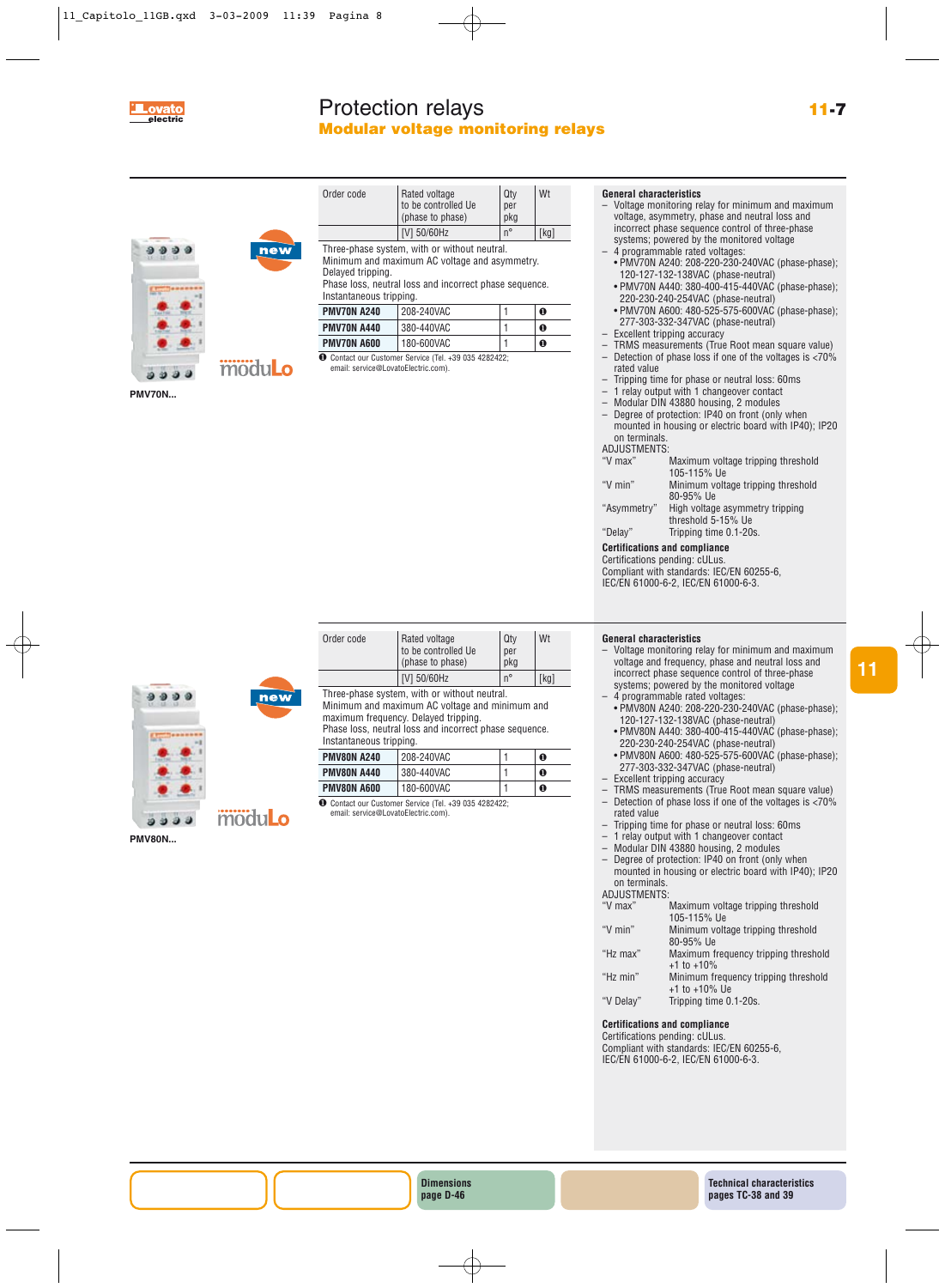# **11-8** Protection relays **electric**<br> **11-8** electric protection relays **Modular voltage monitoring relays Modular current monitoring relays**



## **Voltage monitoring for single-phase systems**



#### **PMV55...**

#### Order code Rated voltage and Russell Qty Wt to be controlled  $\overline{u}$  per pkg [V] 50/60Hz n° [kg] Single-phase system

| UITUIU DHUJU JYJIUIII.<br>Minimum and maximum AC voltage control. Delayed tripping. |                   |            |  |       |  |
|-------------------------------------------------------------------------------------|-------------------|------------|--|-------|--|
|                                                                                     | <b>PMV55 A240</b> | 208-240VAC |  | 0.125 |  |
|                                                                                     | <b>PMV55 A440</b> | 380-440VAC |  | 0.125 |  |

#### **General characteristics**

- Voltage monitoring relay for minimum and maximum voltage control of single-phase systems; powered by the monitored voltage
- 4 programmable rated voltages:
- For PMV55 A240: 208-220-230-240VAC
- For PMV55 A440: 380-400-415-440VAC
- Excellent tripping accuracy
- TRMS measurements (True Root Mean Square value)<br>- 1 relay output with 1 changeover contact
- $-1$  relay output with 1 changeover contact<br> $-$  Modular DIN 43880 housing 2 modules – Modular DIN 43880 housing, 2 modules
- Degree of protection: IP40 on front (only when mounted in housing or electric board with IP40);

#### IP20 on terminals. ADJUSTMENTS:

| .       |                                    |  |  |
|---------|------------------------------------|--|--|
| "V max" | Maximum voltage tripping threshold |  |  |
|         | 105-115% Ue                        |  |  |

"V min" Minimum voltage tripping threshold 80-95% Ue

"Delay" for each Tripping time 0.1-20s

"Reset delay" Resetting time 0.1-20s.

#### **Certifications and compliance** Certifications obtained: cULus, GOST.

Compliant with standards: IEC/EN 60255-6, IEC/EN 61000-6-2, IEC/EN 61000-6-3.

**Operational diagram**

See page W-19.

## **Current monitoring for single-phase systems**

| $\frac{1}{2}$<br>ł<br>e, | e.     |  |
|--------------------------|--------|--|
|                          |        |  |
|                          |        |  |
| ۰                        | ٠<br>۰ |  |

| ทา<br>ററ<br>٠<br>m |  |
|--------------------|--|

#### moqulo  $0.999$

**PMA20 240**

 $9999$ 

#### Order code Rated Auxiliary Oty Weight current supply per le voltage pkg  $[R]$   $[V]$   $[n^{\circ}$   $[kg]$

Single-phase system.

AC/DC maximum current control. Delayed tripping. Auxiliary AC/DC supply.

| Automatic or manual resetting. |  |                  |            |         |  |            |
|--------------------------------|--|------------------|------------|---------|--|------------|
|                                |  | <b>PMA20 240</b> | 5 or 16    | 24-240V |  | $0.12^{1}$ |
|                                |  |                  | multiscale | AC/DC   |  |            |

#### **General characteristics**

- Current monitoring relay for maximum current control. AC/DC multivoltage auxiliary supply
- Direct connection or by current transformer (CT)
- Excellent tripping accuracy
- TRMS measurements (True Root Mean Square value)
- Resetting and inhibition input<br>  $-1$  relay output with 1 changeo
- $-1$  relay output with 1 changeover contact<br> $-$  Modular DIN 43880 bousing 2 modules
- Modular DIN 43880 housing, 2 modules
- Degree of protection: IP40 on front (only when mounted in housing or electric board with IP40); IP20 on terminals.

ADJUSTMENTS: "I max"

| "I max"      | Maximum current tripping threshold |
|--------------|------------------------------------|
|              | $5-100%$ le                        |
| "Hysteresis" | Maximum hysteresis threshold       |

| $\cdots$ |  |  |       |  |
|----------|--|--|-------|--|
|          |  |  | 1-50% |  |
|          |  |  |       |  |

"Trip delay" Tripping time 0.1-30s

"Inhibition time" Tripping delay for external input or at power up 1-60s

"Aut. reset delay" Automatic reset time 0.1-30s • Rated current 5A or 16A,

- Output relay normally energised or de-energised,
- Tripping memory (Latch) On or Off.

**Certifications and compliance**

Certifications obtained: cULus, GOST. Compliant with standards: IEC/EN 60255-6, IEC/EN 61000-6-2, IEC/EN 61000-6-3.

**Operational diagram** See page W-21.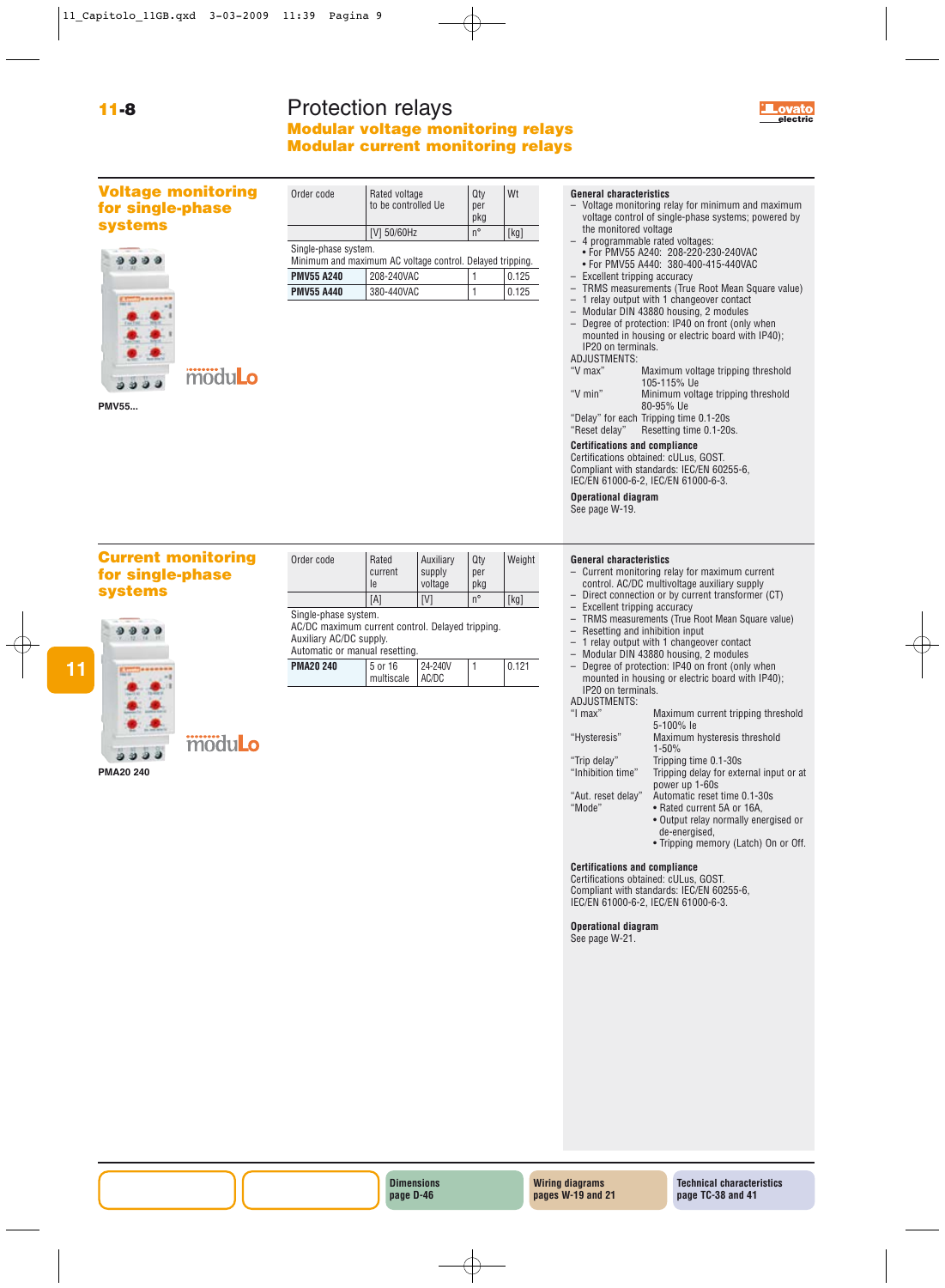

# Protection relays **11-9 electric Modular current monitoring relays**



**PMA30 240**

| Order code | Rated<br>current<br><b>le</b> | Auxiliary<br>supply<br>voltage | Qty<br>per<br>pkg | Weight |
|------------|-------------------------------|--------------------------------|-------------------|--------|
|            | [A]                           | [V]                            | $n^{\circ}$       | [kg]   |

Single-phase system. AC/DC minimum or maximum current control.

Delayed tripping.

Auxiliary AC/DC supply. Automatic or manual resetting.

| <b>PMA30 240</b> | $5 - 16$<br>multiscale | 24-240V<br>AC/DC |  |
|------------------|------------------------|------------------|--|
|                  |                        |                  |  |

#### **General characteristics**

- Current monitoring relay for minimum or maximum current control; AC/DC multivoltage auxiliary supply
- Direct connection or by current transformer (CT)<br>– Excellent tripping accuracy – Excellent tripping accuracy
- TRMS current measurements (True Root Mean Square value)
- Resetting and inhibition input
- 
- $-1$  relay output with 1 changeover contact<br> $-$  Modular DIN 43880 bousing 2 modules – Modular DIN 43880 housing, 2 modules<br>– Degree of protection: IP40 on front (only
- Degree of protection: IP40 on front (only when mounted in housing or electric board with IP40); IP20 on terminals.

#### ADJUSTMENTS:

| "Set point"       | Maximum or minimum current                            |
|-------------------|-------------------------------------------------------|
|                   | tripping threshold 5-100% le                          |
| "Hysteresis"      | Maximum hysteresis threshold                          |
|                   | $1 - 50%$                                             |
| "Trip delay"      | Tripping time 0.1-30s                                 |
| "Inhibition time" | Tripping delay for external input or at               |
|                   | power up 1-60s                                        |
| "le"              | Current scale selection: 5A or 16A                    |
| "Mode"            | • Min or max function,                                |
|                   | • Output relay normally energised or<br>de energiacal |

- de-energised, • Tripping memory (Latch) On or Off.
- 

#### **Certifications and compliance**

Certifications obtained: cULus, GOST. Compliant with standards: IEC/EN 60255-6, IEC/EN 61000-6-2, IEC/EN 61000-6-3.

#### **Operational diagram**

See page W-22 and 23.

#### **General characteristics**

- Current monitoring relay for minimum and maximum current control in AC/DC; AC/DC multivoltage auxiliary supply; automatic or manual resetting (manual reset by power removal)
- $-$  Direct connection or by current transformer (CT)<br> $-$  Excellent tripping accuracy
- Excellent tripping accuracy
- TRMS current measurements (True Root Mean Square value)
- 2 relay outputs (Min and Max), each with 1 changeover contact
- Modular DIN 43880 housing, 3 modules
- Degree of protection: IP40 on front (only when mounted in housing or electric board with IP40); IP20

| Maximum current tripping threshold<br>5-100% le      |
|------------------------------------------------------|
| Minimum current tripping threshold<br>$5 - 100\%$ le |
| Tripping time 0.1-30s                                |
| Tripping delay at power up 1-60s                     |
| Current scale selection: 20mA, 50mA.                 |
| 250mA, 1A, 5A or 16A                                 |
|                                                      |

"Mode" • Independent or parallel output relays, • Output relays normally energised or de-energised,

• Tripping memory (Latch) On or Off.

#### **Certifications and compliance**

Certifications obtained: cULus, GOST. Compliant with standards: IEC/EN 60255-6, IEC/EN 61000-6-2, IEC/EN 61000-6-3.

**Operational diagram** See page W-24.

# $99999$

#### moduLo  $999$

**PMA40 240**

| Order code                                                                              | Rated<br>current<br>le | Auxiliary<br>supply<br>voltage | Qty<br>per<br>pkg | Weight |
|-----------------------------------------------------------------------------------------|------------------------|--------------------------------|-------------------|--------|
|                                                                                         | [A]                    | [V]                            | $n^{\circ}$       | [kg]   |
| Single-phase system.<br>AC/DC minimum and maximum current control.<br>Delayed tripping. |                        |                                |                   |        |

Auxiliary AC/DC supply. Automatic or manual resetting.

| AUXINALY AU/DU SUPPIV. AULOINALIC OF HIAHUAI RESELUING. |                                                         |  |  |       |
|---------------------------------------------------------|---------------------------------------------------------|--|--|-------|
| <b>PMA40 240</b>                                        | 0.02-0.05-   24-240V<br>0.25-1-5-16 AC/DC<br>multiscale |  |  | 0.166 |
|                                                         |                                                         |  |  |       |

**11**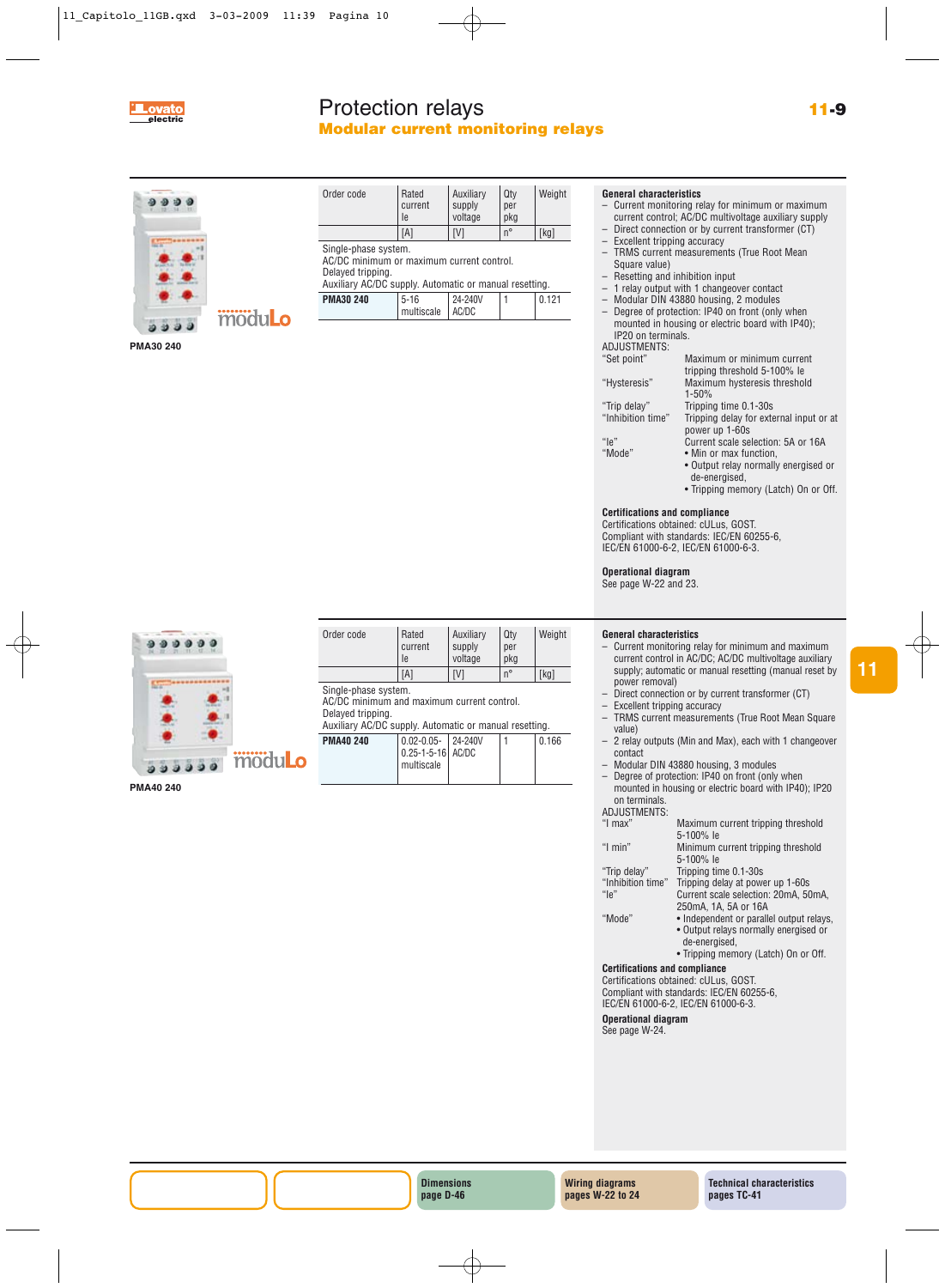# **11-10** Protection relays **example 11-10 electric Modular pump protection relay. Modular phase shift monitoring relay**



| <b>Pump protection</b> | Order code                                                                                                                                                                                                              | Rated<br>current<br>le | Auxiliary<br>supply<br>voltage | Qty<br>per<br>pkg | Weight |
|------------------------|-------------------------------------------------------------------------------------------------------------------------------------------------------------------------------------------------------------------------|------------------------|--------------------------------|-------------------|--------|
|                        |                                                                                                                                                                                                                         | [A]                    | [V]                            | $n^{\circ}$       | [kg]   |
|                        | Single and three-phase systems.<br>Maximum AC current and minimum coso. Delayed tripping.<br>Phase loss and incorrect phase sequence.<br>Instantaneous tripping. Auxiliary AC supply.<br>Automatic or manual resetting. |                        |                                |                   |        |
|                        | <b>PMA50 A240</b>                                                                                                                                                                                                       | 5 or 16                | 220-240VAC                     |                   | 0.251  |
|                        | <b>PMA50 A415</b>                                                                                                                                                                                                       |                        | 380-415VAC                     |                   | 0.251  |
| new                    | <b>PMA50 A480</b>                                                                                                                                                                                                       |                        | 440-480VAC                     | 1                 | 0.251  |
| moduLo                 |                                                                                                                                                                                                                         |                        |                                |                   |        |

#### **PMA50...**

#### **General characteristics**

- For dry running pump protection; auxiliary AC supply<br>
 Direct connection, 16A may or by external CT
- Direct connection, 16A max, or by external CT<br>– Voltage control range:  $80 660$ VAC
- Voltage control range: 80-660VAC
- Current control range: 0.1-16A
- Excellent tripping accuracy
- Resetting or enabling input
- $-$  1 relay output with 1 changeover contact<br> $-$  Modular DIN 43880 bousing 3 modules
- Modular DIN 43880 housing, 3 modules
- Degree of protection: IP40 on front (only when mounted in housing or electric board with IP40); IP20 on terminals.

ADJUSTMENTS:<br>"Cos<sub>®</sub> min"

"Cos $\varphi$  min" Minimum cos $\varphi$  threshold 0.1-0.99<br>"I max" Maximum current threshold Maximum current threshold 10-100% Ie "Trip delay" Tripping time for minimum  $cos\varphi$  and maximum current 0.1-10s "Inhibition time" Tripping delay for external input or at

- power up 1-60s "Aut. reset delay" Automatic reset time OFF-100min
	- Rated current 5A or 16A.
	- Single or three phase.
	- External reset On or Off.

#### **Certifications and compliance**

Certifications obtained: cULus, GOST. Compliant with standards: IEC/EN 60255-6, IEC/EN 61000-6-2, IEC/EN 61000-6-3.

**Operational diagram** See page W-25.

**11 monitoring**  $999999$ new modulo  $000000$ 

**Phase shift**

**PMA60...**

| $n^{\circ}$<br>[kg]<br>[V]<br>[A]<br>Single and three-phase systems.<br>Minimum or maximum coso. Delayed tripping.<br>Auxiliary AC supply.<br>Automatic or manual resetting. | .<br>current<br>le. | .<br>supply<br>voltage | $\sim$<br>per<br>pkg |  |
|------------------------------------------------------------------------------------------------------------------------------------------------------------------------------|---------------------|------------------------|----------------------|--|
|                                                                                                                                                                              |                     |                        |                      |  |
|                                                                                                                                                                              |                     |                        |                      |  |

Order code Rated Auxiliary Oty Weight

### **PMA60 A240** 16 220-240VAC 1 0.254 **PMA60 A415** 380-415VAC 1 0.254 **PMA60 A480** 440-480VAC 1 0.254

#### **General characteristics**

- Minimum or maximum phase shift monitoring; auxiliary AC supply; automatic or manual resetting (manual reset by power removal)
- Direct connection 16A max, or by external CT
- Voltage control range: 80-660VAC
- Current control range: 0.1-16A<br>– Resetting or inhibition input – Resetting or inhibition input
- 
- Excellent tripping accuracy – 2 relay outputs (Min and Max), each with 1
	- configurable changeover contact
- Modular DIN 43880 housing, 3 modules – Degree of protection: IP40 on front (only when mounted in housing or electric board with IP40); IP20 on terminals.

AD<br>"Co

| ADJUSTMENTS:           |                                        |
|------------------------|----------------------------------------|
| "Cosφ min"             | Minimum inductive coso threshold       |
|                        | $0.1 - 0.99$                           |
| "Trip delay"           | Tripping time for minimum $cos\varphi$ |
|                        | $0.1 - 30s$                            |
| "Cos <sub>o</sub> max" | Maximum inductive coso threshold       |
|                        | $0.1 - 0.99$                           |
| "Trip delay"           | Tripping time for maximum $cos\varphi$ |
|                        | $0.1 - 30s$                            |
| "Inhibition time"      | Tripping delay at power up 1-60s       |
| "Mode"                 | • Single or three phase,               |
|                        |                                        |

- Output relays normally energised or de-energised,
- Tripping memory (Latch) On or Off.

#### **Certifications and compliance**

Certifications obtained: cULus, GOST. Compliant with standards: IEC/EN 60255-6, IEC/EN 61000-6-2, IEC/EN 61000-6-3.

**Operational diagram**

See page W-26.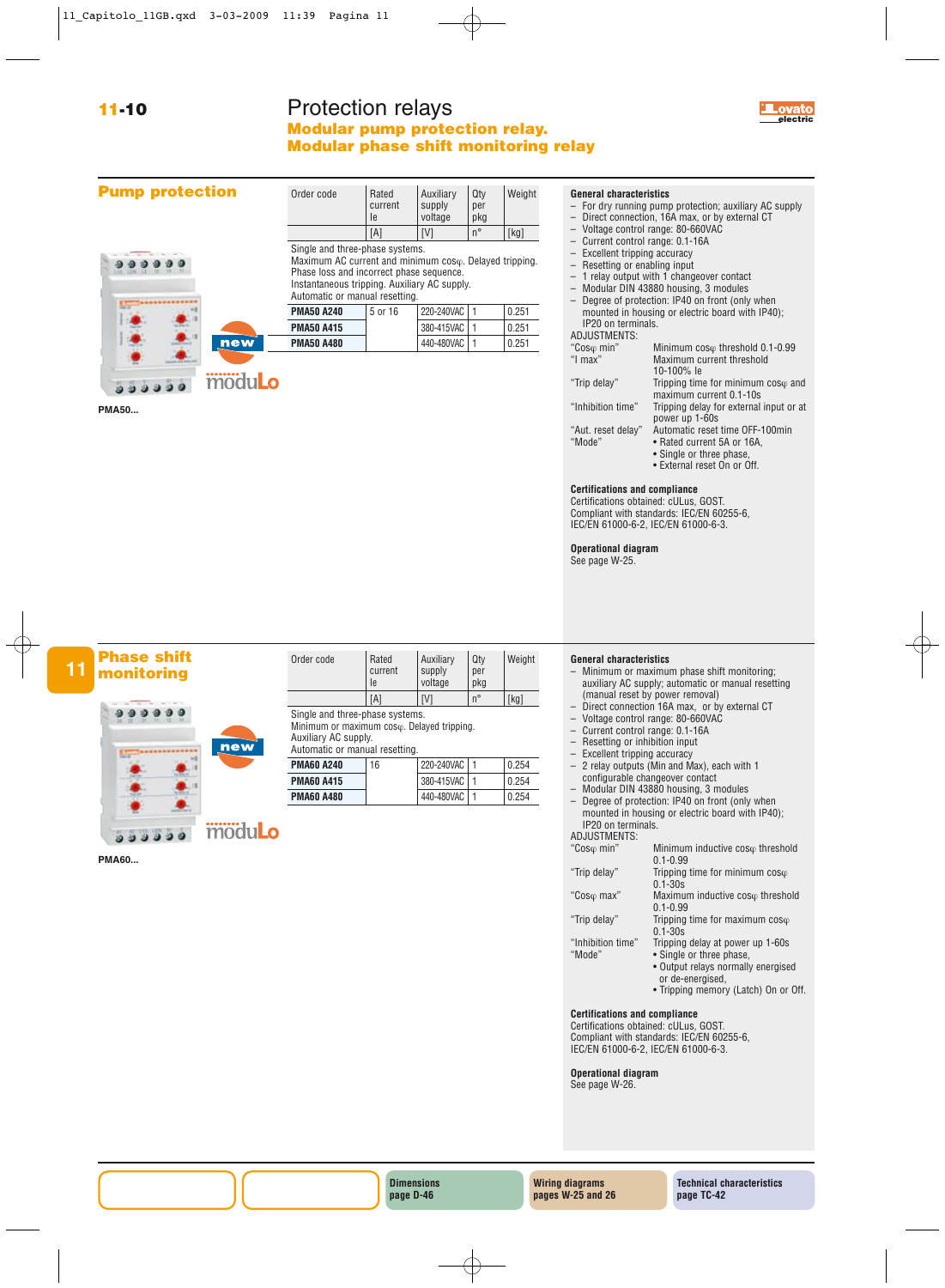

# Protection relays **Modular frequency monitoring relay DIN rail mount voltage monitoring relays**

[V] 50/60Hz  $n^{\circ}$  [kg]

per pkg

Order code Rated voltage Ue  $\Box$  Qty Wt

**PMF20 A240** 220-240VAC 1 0.125 **PMF20 A415** 380-415VAC 1 0.125

Minimum and maximum frequency control. Delayed tripping. Automatic resetting.

Single-phase systems.

### **Frequency monitoring**



# modulo

**PMF20...**

#### **Voltage monitoring for three-phase systems without neutral**



#### **31 DRV3...**

|                                                                                                  | to be controlled Ue<br>(phase to phase) | per<br>pkg  |      |  |
|--------------------------------------------------------------------------------------------------|-----------------------------------------|-------------|------|--|
|                                                                                                  | [V] 50/60Hz                             | $n^{\circ}$ | [kg] |  |
| Three-phase system without neutral.<br>Minimum and maximum AC voltage control. Delayed tripping. |                                         |             |      |  |
| <b>94 DDV9 440</b>                                                                               | 100 110 1071/AC                         |             |      |  |

 $\Omega$  Order code Rated voltage  $\Omega$  Oty Wt

| 31 DRV3 110        | 100-110-127VAC | 0.400 |
|--------------------|----------------|-------|
| <b>31 DRV3 230</b> | 220-230-240VAC | 0.400 |
| <b>31 DRV3 400</b> | 380-400-415VAC | 0.400 |
| <b>31 DRV3 460</b> | 440-460-480VAC | 0.400 |

#### **General characteristics**

- Frequency monitoring relay for minimum and maximum control; powered by monitored voltage
- Rated frequency choice: 50Hz or 60Hz – Tripping threshold for minimum and maximum
- frequency
- Excellent tripping accuracy
- 1 relay output with 1 configurable changeover contact
- Modular DIN 43880 housing, 2 modules
- Degree of protection: IP40 on front (only when mounted in housing or electric board with IP40); IP20 on terminals.
- ADJUSTMENTS:<br>"Hz may"
- "Hz max" Max frequency trip threshold +1 to +10% "Delay" Tripping time 0.1-20s
- "Hz min" Min frequency trip threshold -1 to -10%
- "Delay" Tripping time 0.1-20s "Reset delay" Reset time 0.1-20s
- 
- Minimum and maximum frequency • Output relay energised at max
- frequency
- Output relay energised at min frequency
- Output relay de-energised.

#### **Certifications and compliance**

Certifications obtained: cULus, GOST. Compliant with standards: IEC/EN 60255-6, IEC/EN 61000-6-2, IEC/EN 61000-6-3.

#### **Operational diagram** See page W-27.

#### **General characteristics**

- Voltage monitoring relay for minimum and maximum control; powered by monitored voltage
- Three rated voltages, selectable by dip switches;
- see middle column of order code table – Excellent tripping accuracy
- 
- 2 independent relay outputs (Min and Max), each with 1 changeover contact
- 45mm wide housing suitable for mounting on 35mm (IEC/EN 60715) DIN rail. For screw fixing adapter CE 106, see page 11-13

**11**

– Degree of protection: IP40 on front; IP20 on terminals. ADJUSTMENTS:

- "Max voltage" Max voltage tripping threshold 102-110% Ue
- "Min voltage" Min voltage tripping threshold 85-98% Ue
- "Delay max" Maximum voltage tripping time 0.1-10s Minimum voltage tripping time 0.1-10s.

#### **Certifications and compliance**

Certifications obtained: GOST. Compliant with standards: IEC/EN 60255-6.

**Operational diagram**

See page W-20.

#### **General characteristics**

- Voltage monitoring relay for minimum and maximum control; powered by monitored voltage
- 
- 
- 2 independent relay outputs (Min and Max), each with
- 45mm wide housing suitable for mounting on 35mm (IEC/EN 60715) DIN rail. For screw fixing adapter
- Degree of protection: IP40 on front; IP20 on terminals.
- ADJUSTMENTS:
- "Max voltage" Max voltage tripping threshold 102-110% Ue
- - Minimum voltage tripping time 0.1-10s.

Certifications obtained: GOST. Compliant with standards: IEC/EN 60255-6.

**Operational diagram**

See page W-20.

**Accessories page 11-13**

| <b>31 DRV3N 400</b> | 380-400-415VAC | 0.400 |
|---------------------|----------------|-------|
| <b>31 DRV3N 460</b> | 440-460-480VAC | 0.400 |
|                     |                |       |
|                     |                |       |
|                     |                |       |
|                     |                |       |

**Dimensions page D-46**

Minimum and maximum AC voltage control. Delayed tripping. **31 DRV3N 110** 100-110-127VAC 1 0.400 **31 DRV3N 230** 220-230-240VAC 1 0.400

to be controlled  $\bigcup_{p \in \mathbb{N}}$ (phase to phase) pkg  $[V]$  50/60Hz  $n^{\circ}$  [kg]

Three-phase system with neutral.

**Voltage monitoring for three-phase systems with neutral**



**31 DRV3N...**

**Wiring diagrams pages W-20 and 27**

**Technical characteristics page TC-40 and 43**

# Order code Rated voltage Qty Wt

- Three rated voltages, selectable by dip switches:
	- see middle column of order code table
	- Excellent tripping accuracy
	- 1 changeover contact
	- CE 106, see page 11-13
	-
	-

- "Min voltage" Min voltage tripping threshold 85-98% Ue "Delay max" Maximum voltage tripping time 0.1-10s
	-

## **Certifications and compliance**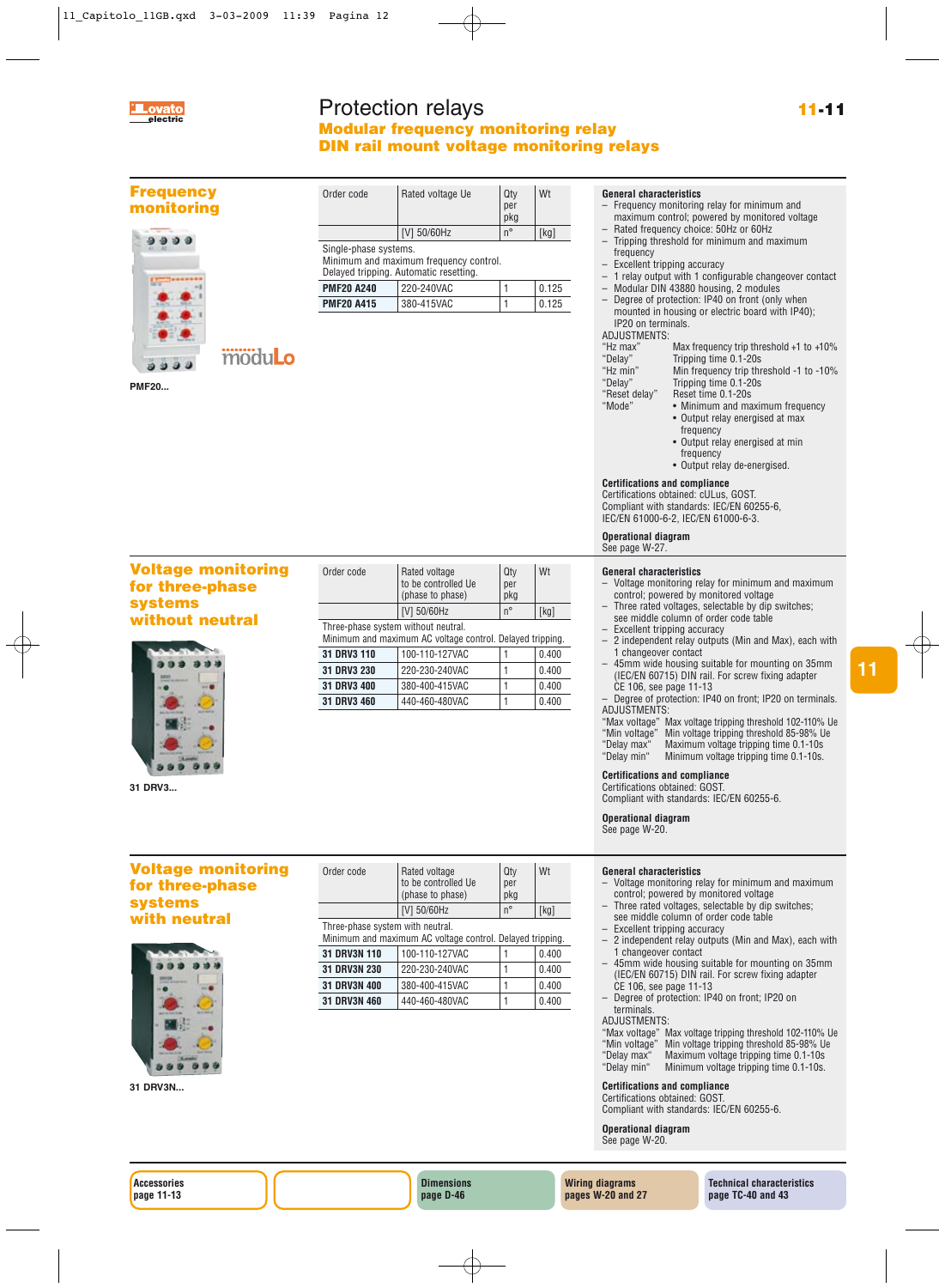# Protection relays **DIN rail mount voltage monitoring relays**



## **Voltage monitoring for single phase systems**



**31 DRV1...**

| Order code | Rated voltage<br>to be controlled Ue | Qtv<br>per<br>pkg | Wt   |
|------------|--------------------------------------|-------------------|------|
|            | [V] 50/60Hz                          | $n^{\circ}$       | [kg] |
|            |                                      |                   |      |

#### Single-phase system.

| Minimum and maximum AC voltage control. Delayed tripping. |                |  |       |
|-----------------------------------------------------------|----------------|--|-------|
| 31 DRV1 110                                               | 100-110-127VAC |  | 0.350 |
| 31 DRV1 230                                               | 220-230-240VAC |  | 0.350 |
| 31 DRV1 400                                               | 380-400-415VAC |  | 0.350 |
| 31 DRV1 460                                               | 440-460-480VAC |  | 0.350 |

Order code Rated voltage  $\vert$  Qty  $\vert$  Wt to be controlled  $\bigcup$   $\bigcap$   $\bigcap$ (phase to phase) pkg  $[V]$  50Hz  $n^{\circ}$  [kg]

Voltage asymmetry. Delayed tripping.

#### **General characteristics**

- Voltage monitoring relay for minimum and maximum control; powered by monitored voltage
- Three rated voltages, selectable by dip switches; see middle column of order code table
- $-$  Excellent tripping accuracy<br> $-$  1 relay output with 1 change
- $-1$  relay output with 1 changeover contact<br> $-45$ mm wide bousing suitable for mounting – 45mm wide housing suitable for mounting on 35mm (IEC/EN 60715) DIN rail. For screw fixing adapter
- CE 106, see page 11-13 – Degree of protection: IP40 on front; IP20 on terminals.

#### ADJUSTMENTS:

|               | "Max voltage" Max voltage tripping threshold 102-110% Ue |
|---------------|----------------------------------------------------------|
| "Min voltage" | Min voltage tripping threshold 85-98% Ue                 |
| "Delay max"   | Maximum voltage tripping time 0.1-10s                    |
| "Delay min"   | Minimum voltage tripping time 0.1-10s.                   |

#### **Certifications and compliance**

Certifications obtained: GOST. Compliant with standards: IEC/EN 60255-6.

**Operational diagram**

See page W-20.

## **Voltage monitoring for three-phase systems with or without neutral**

# **31 DRA...**

| Phase sequence and phase loss. Istantaneous tripping. |                   |  |       |
|-------------------------------------------------------|-------------------|--|-------|
| <b>31 DRA 220</b>                                     | 220-240VAC (50Hz) |  | 0,270 |
| <b>31 DRA 380</b>                                     | 380-415VAC (50Hz) |  | 0,270 |
|                                                       |                   |  |       |
|                                                       |                   |  |       |
|                                                       |                   |  |       |
|                                                       |                   |  |       |
|                                                       |                   |  |       |
|                                                       |                   |  |       |

#### **General characteristics**

- Voltage monitoring relay for asymmetry, phase sequence and phase loss control; powered by monitored voltage
- Sine wave form
- $-1$  relay output with 1 changeover contact<br> $-45$ mm wide bousing suitable for mounting
- 45mm wide housing suitable for mounting on 35mm (IEC/EN 60715) DIN rail. For screw fixing adapter CE 106, see page 11-13
- Degree of protection: IP40 on front; IP20 on terminals.

ADJUSTMENTS:<br>"Asymmetry" "Asymmetry" Asymmetry 5-15% Ue❷<br>"Delay" Asymmetry tripping time Asymmetry tripping time 0.1-10s.

#### **Certifications and compliance**

Certifications obtained: GOST.

Compliant with standards: IEC/EN 60255-6.

#### **Operational diagram**

See page W-20.

❷ With respect to measured value of line voltage, within the operating range 0.85-1.1 Ue.

#### **General characteristics**

- Phase sequence monitoring relay; powered by monitored voltage
- Suitable for motors connected to temporary lines or equipment where phase sequence must be correct to operate
- 1 relay output with 1 changeover contact – 22.5mm wide housing suitable for mounting on 35mm (IEC/EN 60715) DIN rail. For screw fixing
- adapter CE 106, see page 11-13 – Degree of protection: IP40 on front; IP20 on terminals.

#### **Certifications and compliance**

Certifications obtained: GOST. Compliant with standards: IEC/EN 60255-6.

**Operational diagram** See page W-20.

## **Phase sequence for three-phase systems with or without neutral**





Order code Rated voltage Qty Wt

**Wiring diagrams page W-20**

to be controlled Ue  $\left[\begin{array}{cc} 2.5 \\ per \end{array}\right]$ (phase to phase) [V]  $50/60$ Hz  $n^{\circ}$  [kg]